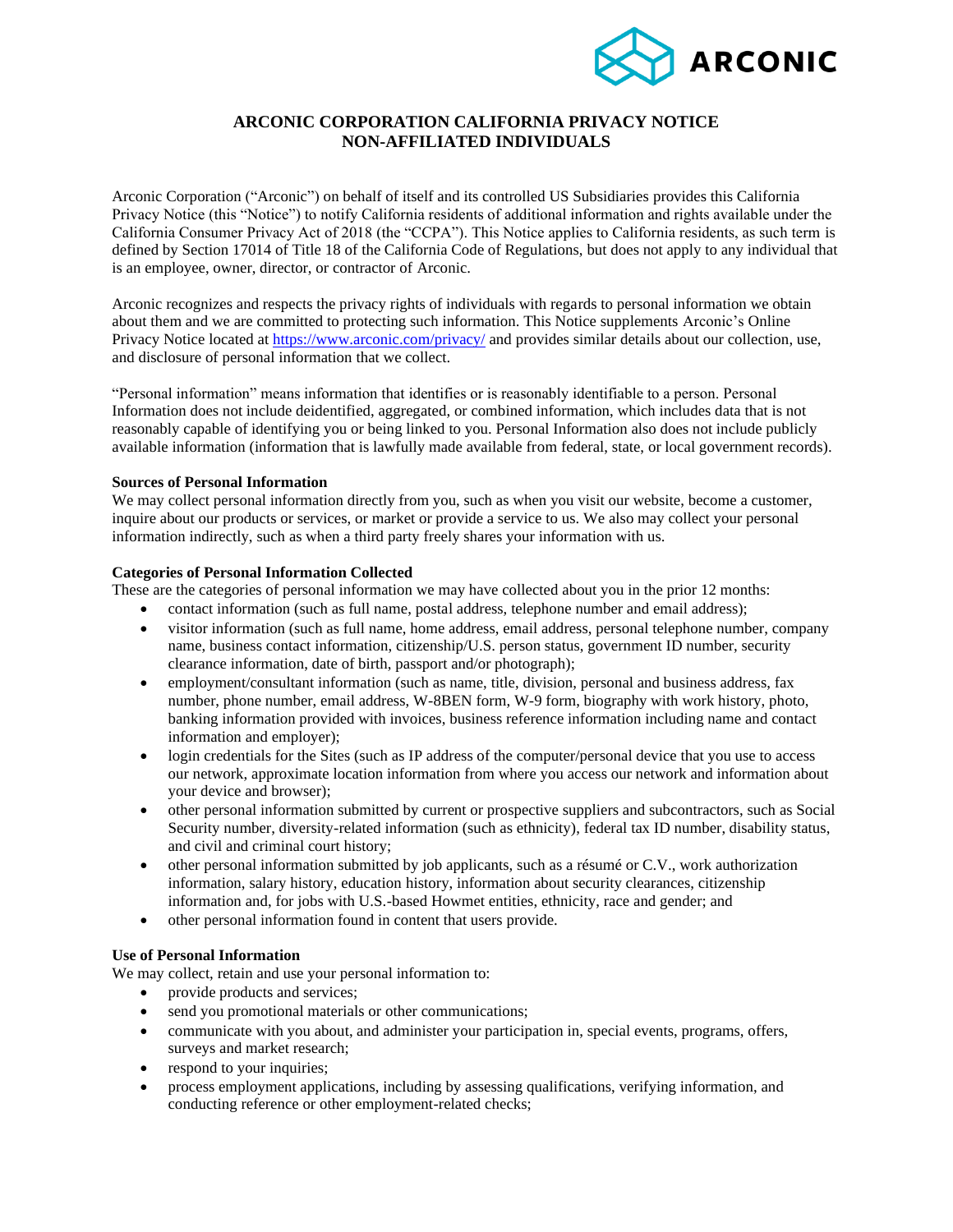

- evaluate potential customers, consultants, suppliers and subcontractors and manage our relationships with them;
- perform data analyses (including anonymization and aggregation of personal information);
- negotiate, perform, and evaluate contracts;
- operate, evaluate and improve our business (including developing new products and services; enhancing and improving our products and services; managing our communications; analyzing our products, services and communications; and performing accounting, auditing and other internal functions);
- protect against, identify and prevent cybersecurity and other security events, espionage, fraud and other unlawful activity, claims and other liabilities; and
- comply with and enforce applicable legal requirements, relevant industry standards and our policies.

### **Disclosure to Third Parties**

We do not sell your personal information. We may share your personal information with the following categories of third parties for the purposes described below:

- third parties who provide services to us, such as auditing, advising, or protecting our business. These include IT service providers who help manage our IT and back office systems. Third parties who process payments, financial institutions, and others to complete transactions and for authentication, security, and fraud prevention.
- regulators and law enforcement, to comply with all applicable laws, regulations and rules, and requests of law enforcement, regulatory and other governmental agencies, and when we believe disclosure is necessary or appropriate to prevent harm or financial loss, or in connection with an investigation of suspected or actual espionage, cybersecurity or security events or other fraudulent or illegal activity; and/or
- third parties in the event we consider a sale or transfer or sell or transfer all or a portion of our business or assets (including in the event of a reorganization, spin-off, dissolution or liquidation).

### **Right to Know**

We do not sell personal information to third parties, nor do we offer financial incentives for the collection, retention or sale of your personal information.

Regarding personal information that we collected about you during the prior 12 months, you have the right to request that we disclose to you or your agent: the categories and specific pieces of personal information we collected about you and the sources from which we collected such information, the purpose for collecting such information, and the categories of third parties with whom we shared your personal information. The rights to know set forth in this section do not apply to job applicants. Others may request information per this section by contacting Howmet Aerospace in accordance with the Contact Us section below.

#### **Right to Delete**

You have the right to request that we delete the personal information we have collected and retained about you. However, this deletion right may not apply in some cases, including in the following instances:

- To complete the transaction for which we collected your personal information, fulfill the terms of a written warranty or product recall conducted in accordance with federal law, provide a good or service requested by you, or reasonably anticipated within the context of our ongoing business relationship with you, or otherwise perform a contract between you and Howmet Aerospace;
- To detect security incidents, protect against malicious, deceptive, fraudulent, or illegal activity, or prosecute those responsible for such activities;
- To debug to identify and repair errors that impair existing intended functionality;
- To enable solely internal uses that are reasonably aligned with your expectations based on your relationship with us;
- To comply with a legal obligation; or
- To use your personal information internally in a lawful way that is compatible with the context in which you provided it.

The right to delete set forth in this section does not apply to job applicants. Others may contact us per the section below to request deletion of your personal information.